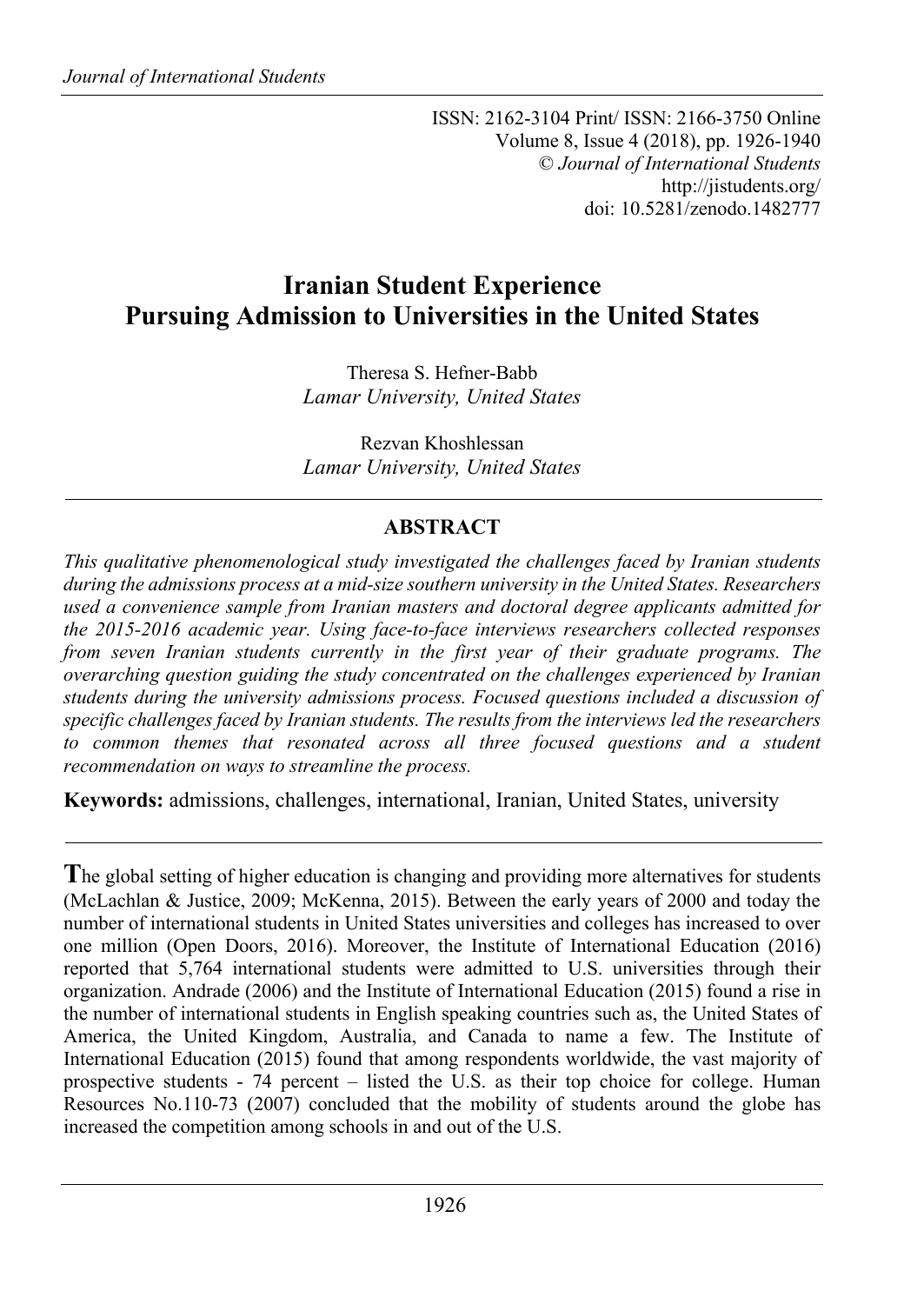This group of students are defined with the temporary term "international student" as they enter their temporary home and the country where they intend to study. Once these students return to their home country upon completion of their studies their visa status and temporary identity will no longer exist (Bista & Foster, 2016).

Open Doors (2016) reported that 1,043,839 students enrolled in U.S. universities with 60% of them coming from China, India, Saudi Arabia, and South Korea. China is ranked as the leading place of origin for international students entering the U.S., with 32% of the total student population; this is followed by India at 16%, and Saudi Arabia and South Korea with 6% (Open Doors, 2015). The number of Iranian international students totaled 12.269 in 2015/16 (Open Doors, 2016) and ranked as the 11th most prevalent international student population in the U.S. Prior to the Islamic Revolution in Iran in the 1970s, Ditto (2014) reported that Iran was the number one country of origin for international students entering the United States. Further, 1982/83, several years after the Islamic Revolution, saw the largest group of Iranian international students admitted to U.S. universities and colleges (Ditto, 2014). Ortiz, Chang, and Fang (2015) found that the majority of international students studying in the U.S., U.K., Australia, and Canada came from families of upper-middle-income economies and were financially supported through scholarships and waivers by their home countries.

Springer, Reider, and Morgan (2017) stated that the college admissions process has become a challenge for many students and their families. They added that this challenge and existing competition among students have led many students to apply to a number of colleges instead of one or two, resulting in a decline in admission rates. Stephens (2013) noted that the international and domestic admissions process is quite different. The main focus of colleges should be to ensure the integrity of the admission process and the quality of the students who are accepted. Thus, there is a need to find a way to make the process easier and less stressful for international students.

Human Resources No.110-73 (2007) and Stephen (2013) claimed that international students and scholars are very beneficial for the United States because they support the economy by bringing in money and because their intelligence, creativity, and knowledge lead to greater innovations in the U.S. market. Altbach (1985) added international students will also benefit by studying in America. They will gain skills that help them confront poverty and economic crisis in their own countries. Moreover, Human Resources No.110-73 (2007) noted that when these students achieve critical roles in international organizations in their countries, a familiarity with and respect for American values is created and contributes to global understandings. This globalization and cultural diversity leads to cultural understanding and cooperation among domestic and international students (Tobias, 2015). Therefore, international students contribute to positive relations between U.S. and their home countries (Nikias, 2008). Finally, the acceptance of international students in U. S. universities increases the opportunity for trade and investment abroad for the U.S. government and other countries (H. R. No. 110-73, 2007 & NAFSA, 2013) that creates a global understanding and work bond which mostly helps to develop positive relations between U.S. and their home countries (Nikias, 2008).

Stephens (2013) concluded that "by improving and regulating the international recruiting and admissions process, expanding enrollment rather than displacing in-state residents, and taking on smaller numbers of international students from a more diverse pool of countries, universities would help to ensure that U.S. higher education remains the envy of the world" (p.59). Therefore, the U.S. government has a responsibility to provide a suitable environment for international students.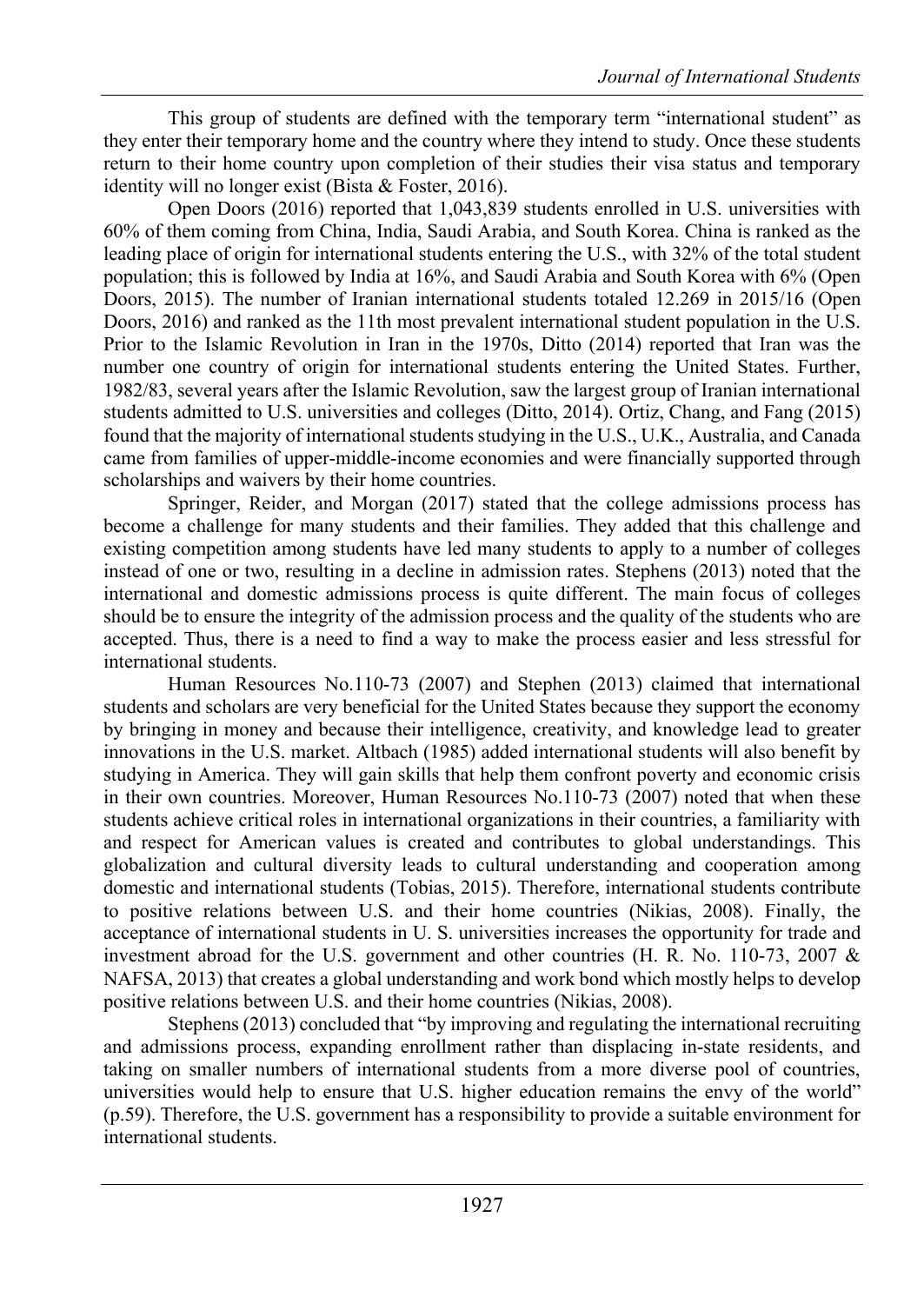## **LITERATURE REVIEW**

Human Resources No.110-73 (2007) stated that the United States has always put effort into attracting international students to its colleges and universities. The Institute of International Education (IIE) (2017) announced the results of a new study of admissions officers, which showed that even though the environment for international student's needs improvement, the international students are still interested in attending higher education institutions in the United States. Skinner (2009) asserted that since the late twenty century, the United States has been trying to originate an international education policy to ease visa requirements, ease high-priced tuition costs, and increase scholarships for international students.

Human Resources No.110-73 (2007) noted that many international students dream of being admitted to U.S. universities because of the well-known strengths of the educational system. However, according to Ortiz, Chang, and Fang (2015), and Trines (2017), the number of international students' admission and enrollment has leveled off due to the high cost of obtaining a degree in the United States compared to other countries. The Human Resources reported that the visa policy of the American embassies in other countries was also a barrier for international students willing to enter and study in the United States.

Open Doors (2016) reported a seven percent increase over the prior year in the number of international students who identified as graduate students. The overall number of international undergraduate students reduced from 24% in Fall 2016 to 22% in May 2017 (Institute of International Education, 2017). In addition, enrollment patterns varied according to place of origin and academic level. One out of every three international students studied in California, New York, or Texas. Open Doors also identified California as the top host state, New York City as the top host city, and Engineering followed by Business and Management, as the top fields of study in the United States of America. Interestingly, in the 2015-2016 academic year the number of undergraduate international students was higher than that of graduate students 41% compared to 37% (Open Doors, 2016).

Fischer (2010) reported that before the Islamic Revolution of Iran in 1979, Iran had the largest number of international students in the U.S., but after the revolution, there was no longer a U.S. Embassy in Iran. A report issued by the Human Resources No.110-73 (2007) noted that after the 1978 overthrow of the Shah in Iran, the number of international students admitted to U.S. colleges and universities decreased, especially among Iranian and those of Middle Eastern descent. This decline in admission reached the highest point after the September 11, 2001 attack on the World Trade Center but stabilized by 2007. The number of Iranian international students reported was 12,269 in the fiscal year 2016-17 (Open Doors, 2016). The Trump administration's decision to bar citizens of several Islamic countries including Iran from entering the U.S. reduced the number of Iranian international students entering U.S. institutions of higher education and increased the admission challenges Iranian international students face (Trines, 2017). Now, about one out of every 85 international students is Iranian.

Political conflicts around the globe resulted in a decline of the students going abroad for college degrees and in the number of international students entering the U.S. (Altbach, 1985  $\&$ Fisher, 2010). The number of international students was higher in 2008 following the global recession of 2007/2008; this recession skewed the numbers, increasing international student enrollment particularly in U.S. universities, but that bump has since been corrected (Choudaha, 2016). Fischer (2017) also indicated uncertainty over the admissions process and noted this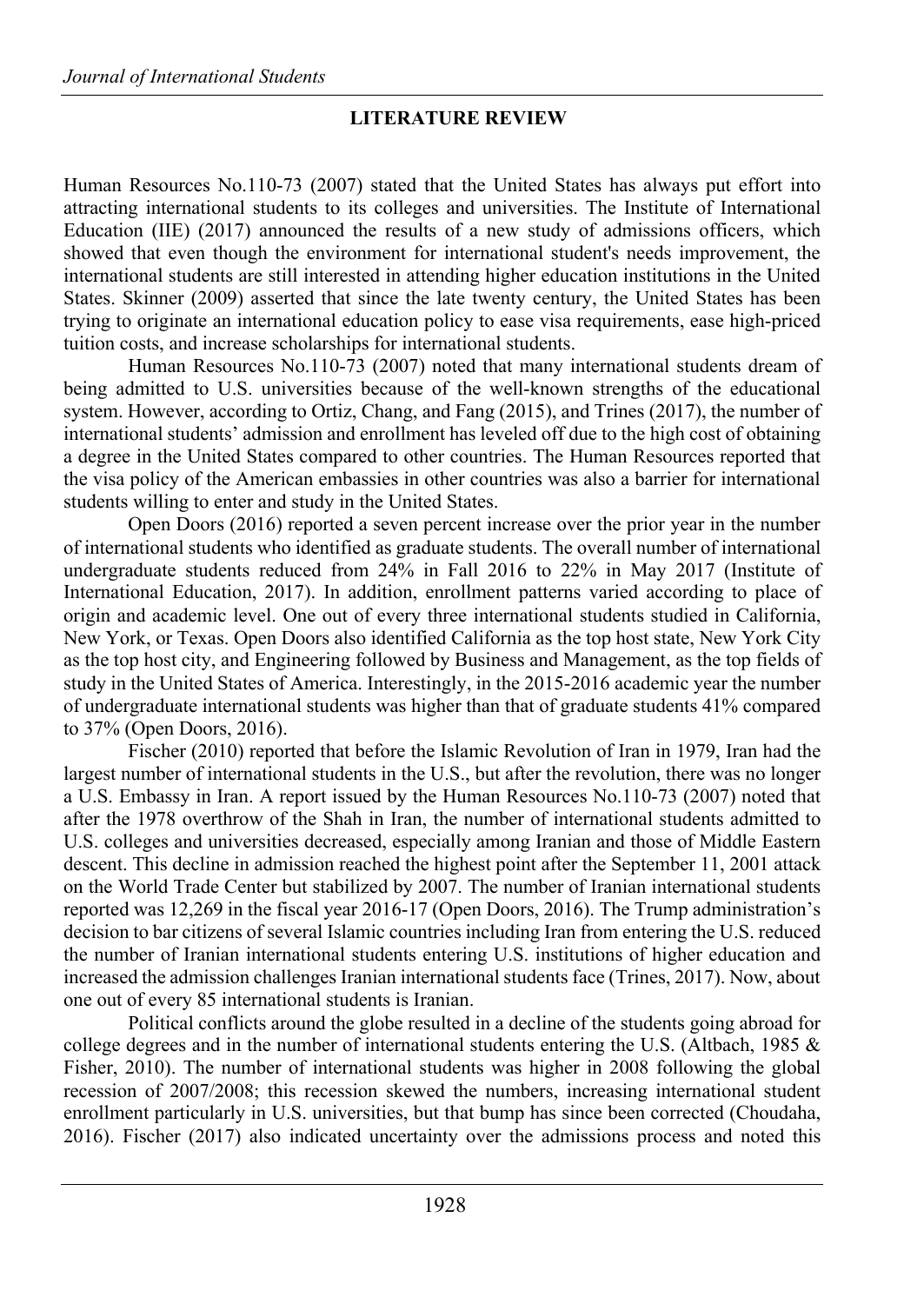decision made by the Trump administration to bar travelers and students has reduced the speed of the issuance of students' visas.

Altbach (1985) reported that international students prefer studying in the U.S. for reasons including: scholarships for international students, facilities for advanced research, and opportunities for general international life experience. McKenna (2015) confirmed that most international students pay for their education in the U.S., which is the most expensive in the world, with personal or family funds. About 20 percent receive funding from their respective American institution, while a smaller percentage receives funding from colleges or governments in their home countries. OECD (2017) reported that financial support of universities helps students and reduces the burden of high tuition fees. They added that at least 75% of students in Australia, England, and the United States benefit from public loans and scholarships.

Human Resources No.110-73 (2007) argued that the cost of higher education abroad was the most significant barrier in rebuilding the number of international students in higher education. Renehan (2015) stated "the most pressing concern in higher education amongst students, prospects, and parents is high tuition" (p. 1). Enrollment of these students in the U.S. is crucial because they are future global leaders. Human Resources No. 110-73 (2007) argued that America's mission in the coming century must be to welcome talented international students and provide opportunities for them to study, teach, and conduct research.

Given the importance of admission and enrollment of international students, Human Resources, No. 110-73 (2007) suggested lowering the cost of higher education for talented international students by offering scholarships, welcoming international students through marketing, removing misperceptions, and improving their language learning abilities. This study aims to examine whether Iranian students confront similar challenges during their admission process in U. S. universities that were reported to confront in other studies. These challenges include: cost barrier, language barrier, visa policy barrier (Altbach, 1985; Ghafarian, 1987; Hart & Coates, 2010; H.R., No. 110-73, 2007; Skinner, 2009).

Skinner (2009) explained that foreign student advisers must decide that each international student has satisfactory academic preparation to enter school, appropriate Englishlanguage ability, and sufficient funding to cover the total cost of tuition, room, board, fees, books, insurance, and so forth, while studying in the United States. Further, the U.S. consulates abroad determine which students receive visas. If a visa officer determines that a student does not fit the criteria or if the officer determines that the student has intent to immigrate (or has otherwise misinterpreted his or her intent) the visa may be denied.

Ginther and Elder (2014) found language-proficiency test scores for international students had little impact on admissions decisions. They reported this perception existed that English-language proficiency test scores are of questionable value and the problem might be the tests not the students' lack of knowledge. They found that international students reported a lack of familiarity with the different types of language-proficiency tests, including: TOEFL, IELTS, and PTE. Skinner (2009) emphasized that the challenges of international students are: learning the English-language, adapting to differences in education systems, differentiating the philosophy/purpose of education, learning styles, and coping with social, religious, and economic values. International students arrive with their own strategies for coping, studying, and socializing which usually do not fit the existing culture and must be modified.

Ghafarian (1987) found that, once admitted, Iranian students accepted into U.S. colleges, confronted additional problems such as acculturation and mental health issues. Iranian males more easily adapted American values and behaviors than Iranian females, suggesting that this is because "the men have been accustomed to freedom, self-determination, and exposure to the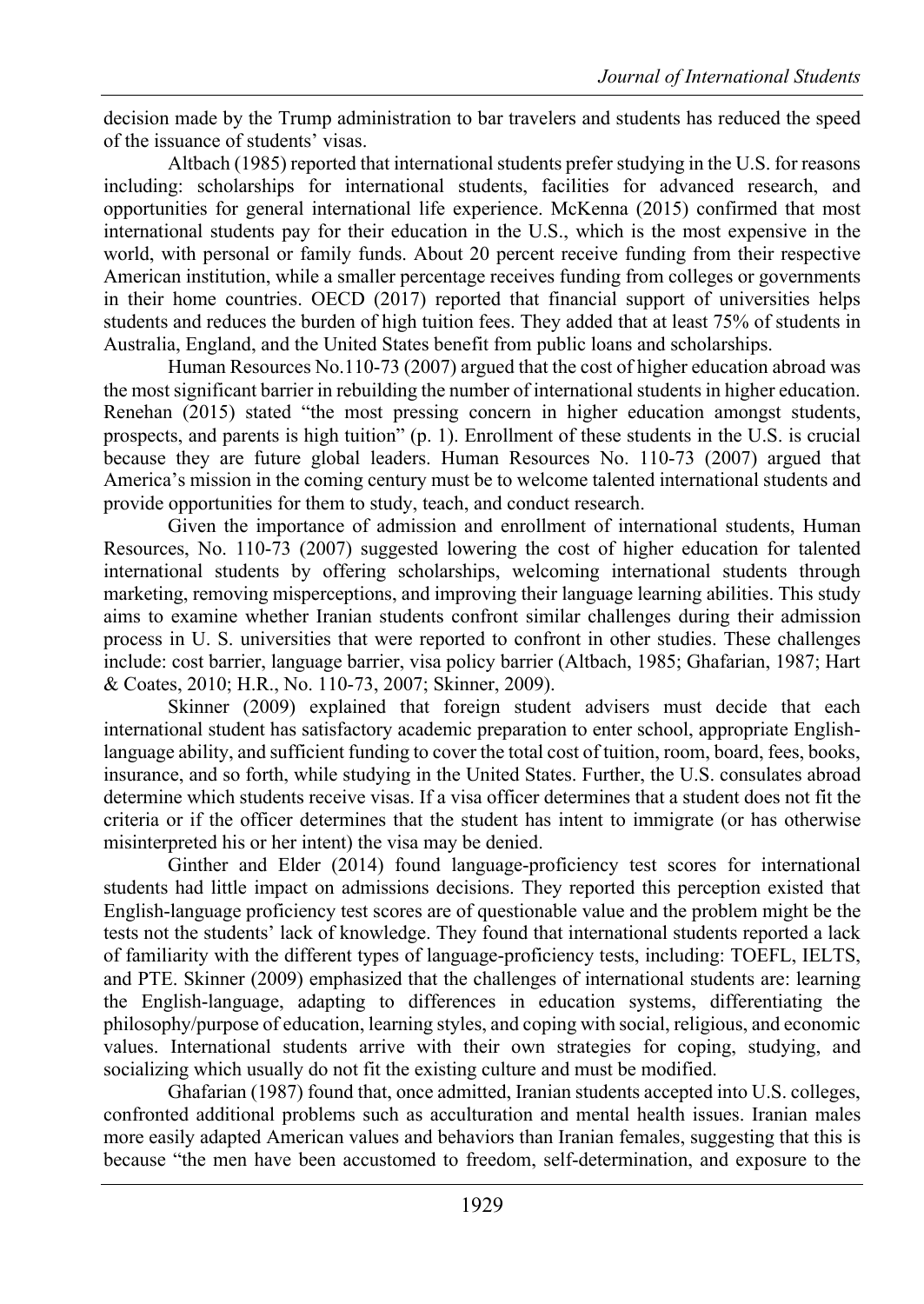western world" (p.569). OECD (2017) stated that one out of every four female international student choose majors such as engineering, manufacturing, and construction. On the other hand, three out of four choose to study in health and welfare fields.

Harvey and Welch (2017) studied a group of international students whose families remained at home. These students lived alone and far from their spouse and children during their years in college. Among these students, the researchers "identified a hidden world of emotional trauma, psychological stress, and negativity, specifically related to relinquishing their role in the family" (p.748).

## **RESEARCH METHOD**

The purpose of this phenomenological study was to investigate the challenges and supports that exist for Iranian students during their admission process in one mid-sized southern university in the United States. Iranian students who are studying abroad now or have studied abroad in the past claim to have experienced many difficulties throughout their stay into the United States (Hart & Coates, 2010; Trines, 2017). Results of this study will assist in better understanding the challenges and barriers for future admission of Iranian students coming to study to the U.S. The research questions posed during this inquiry were:

1. What challenges do Iranian students experience through the admission process?

2. What supports are available for Iranian students?

3. What are your recommendations for improving the admission process for other Iranian students?

Marshall and Rossman (2006) stated that strong qualitative research has to have a solid rationale. The proposal of this study strongly convinces the reviewers that the study is important and would benefit international students going through the admission process. Both Iranian students who are studying abroad now or have studied abroad in the past claim to have experienced many difficulties throughout the process of admission and enrollment (Hart & Coates, 2010; Trines, 2017; Fischer, 2017). Therefore, this study was designed to investigate the admission process of seven Iranian students who were accepted as international students in one mid-size southern university in America.

According to Creswell (2014), qualitative studies must define terms that readers may not know or the specific sense of which in the context of this study may not be clear. This study employed the following definitions:

- 1. Globalization: the interrelation and connection of nation-states and regions which build up through the international economic, social and cultural intercourse and goes beyond borders (Zheng, 2010).
- 2. International students: individuals enrolled in higher education institutions who are contemporary student visas (Stevens, Emil & Yamashita, 2009). , and Shapiro, Farrelly and Tomas (2014) defined an international student as "a student who moves to another country (the host country) for the purpose of pursuing tertiary or higher education e.g., college or university" (p.2).
- 3. Graduate students: individuals in a graduate school seeking an advanced degree such as a masters or a doctorate degree (Stevens, Emil & Yamashita, 2009).

The purpose of this phenomenological inquiry was to investigate the challenges and supports that exist for Iranian students in their process of admission in one mid-sized university in southeast Texas. Because the purpose of this study was to investigate and understand the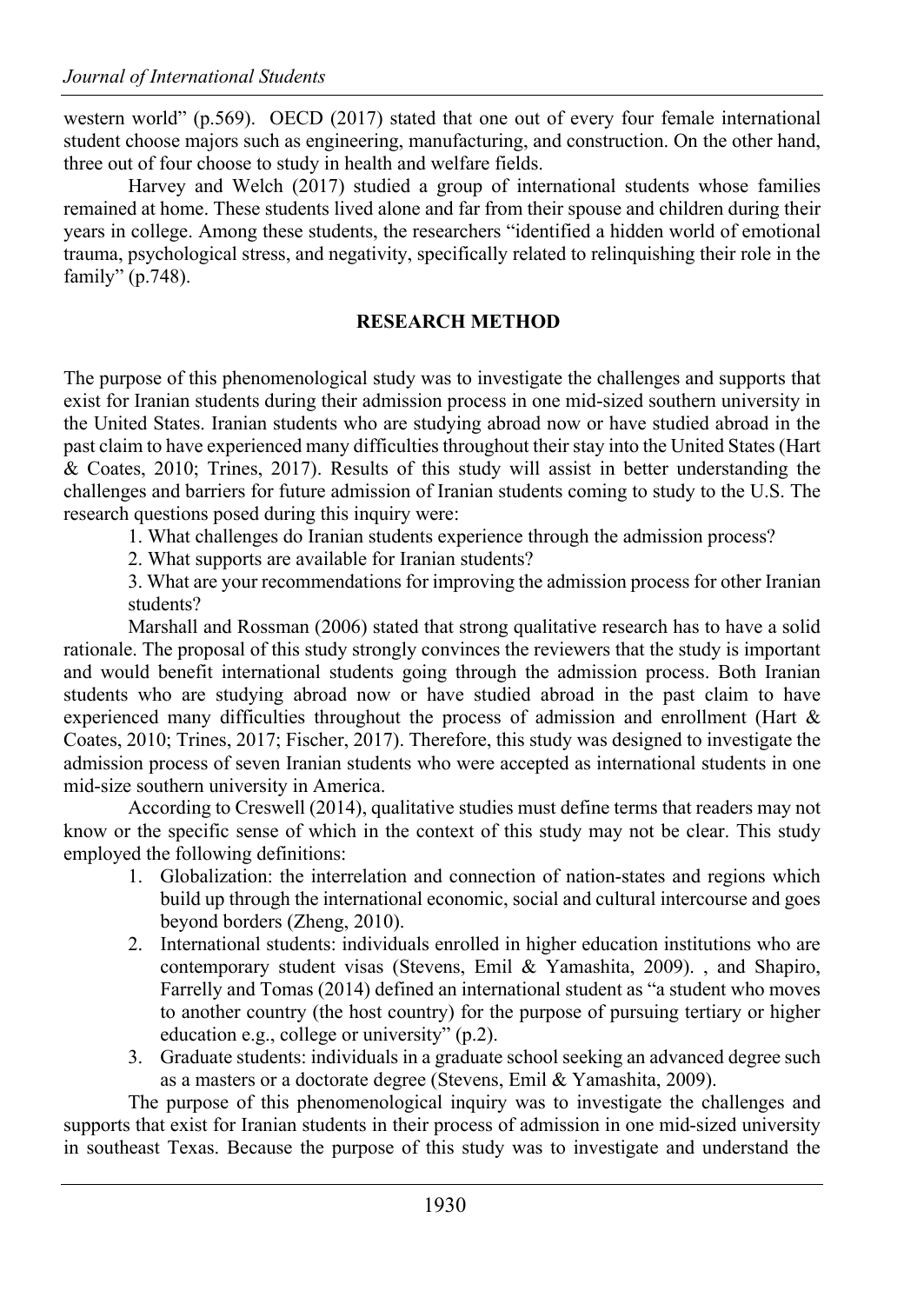challenges, barriers and supports for future admission of Iranian students, a phenomenological approach was chosen (Creswell, 2014). A phenomenological method of qualitative research examines the participants' experience according to their circumstances and conditions. Creswell argued that there is a need for primarily in-depth interviews in the process of collecting information for a phenomenological study. Moreover, in order to describe the meaning of the phenomenon, the participants' experiences are an important in this method.

Themes and concepts become visible in a qualitative study and help the readers understand the participants' experiences better and more deeply (Creswell, 2014). According to Marshall and Rossman (2006), a narrative analysis is an "-interdisciplinary approach with many guises-" (p. 22). In this approach the researcher seeks to describe the meaning of an experience as narratives about their lives.

Denzin and Lincoln (2000) stated that one common form for interviews involves an individual in a "face-to-face verbal interchange but they can also be structured as group interchanges, mailed or self-administered questionnaires, and telephone surveys" (p. 645). They can take place in a structured, a semi-structured, or an unstructured format. In a phenomenological study, it is recommended to use in-depth interviews to collect information (Creswell, 2014; Denzin & Lincoln, 2000).

#### **Participants**

This study investigated the Iranians' admission process through in-depth interviews. Seven international students were interviewed and asked about their challenges, barriers, supports, and recommendations for improving the admission process for other students. This university is diverse with more than 14,000 students, approximately, more than 600 of whom were international students according to the Texas Higher Education Coordinating Board (THECB, 2015). This study examined the experiences of seven international graduate students during their admission process and first year of college, of whom five were male and two female students. They were studying for their Master's and Doctorate degree and were admitted for the academic year 2015-2016. The participants' connection to the phenomenon maximized understanding of the research problem (Lincoln & Guba, 1985).

The participants' age ranged from 25-35. One female was studying for a masters' degree in industrial engineering and the other for a masters' degree in chemical engineering. Two of the males were studying for their doctorate degree: one in Industrial Engineering and the other in Civil Engineering. The three others were enrolled in the Master's programs, one is studying Electrical Engineering, the other Mechanical Engineering and the third student interviewed was studying Chemical Engineering. For each participant, the time from deciding to apply for the university in the U.S. to starting class in the U.S. was different. The average time they had been in the U.S. was less than twelve months. The confidentiality of the information in this study was a prior factor and all the participants were protected and their names were not revealed. The use of all the collected data was for scholarly purposes and for helping the institutions recognize and seek resolutions for an easier admission process for Iranian students interested in studying in the U.S.

The in-depth interview is a technique used by qualitative researchers which creates deep meaning in the process of data collection (McMillan & Schumacher, 2006). The interviews were conducted in the researcher's office at her work place. Researchers used face-to-face interviews to collect data from a sample of seven Iranian students after the approval of human subject research application by the university IRB committee. Interviews were recorded on a digital audio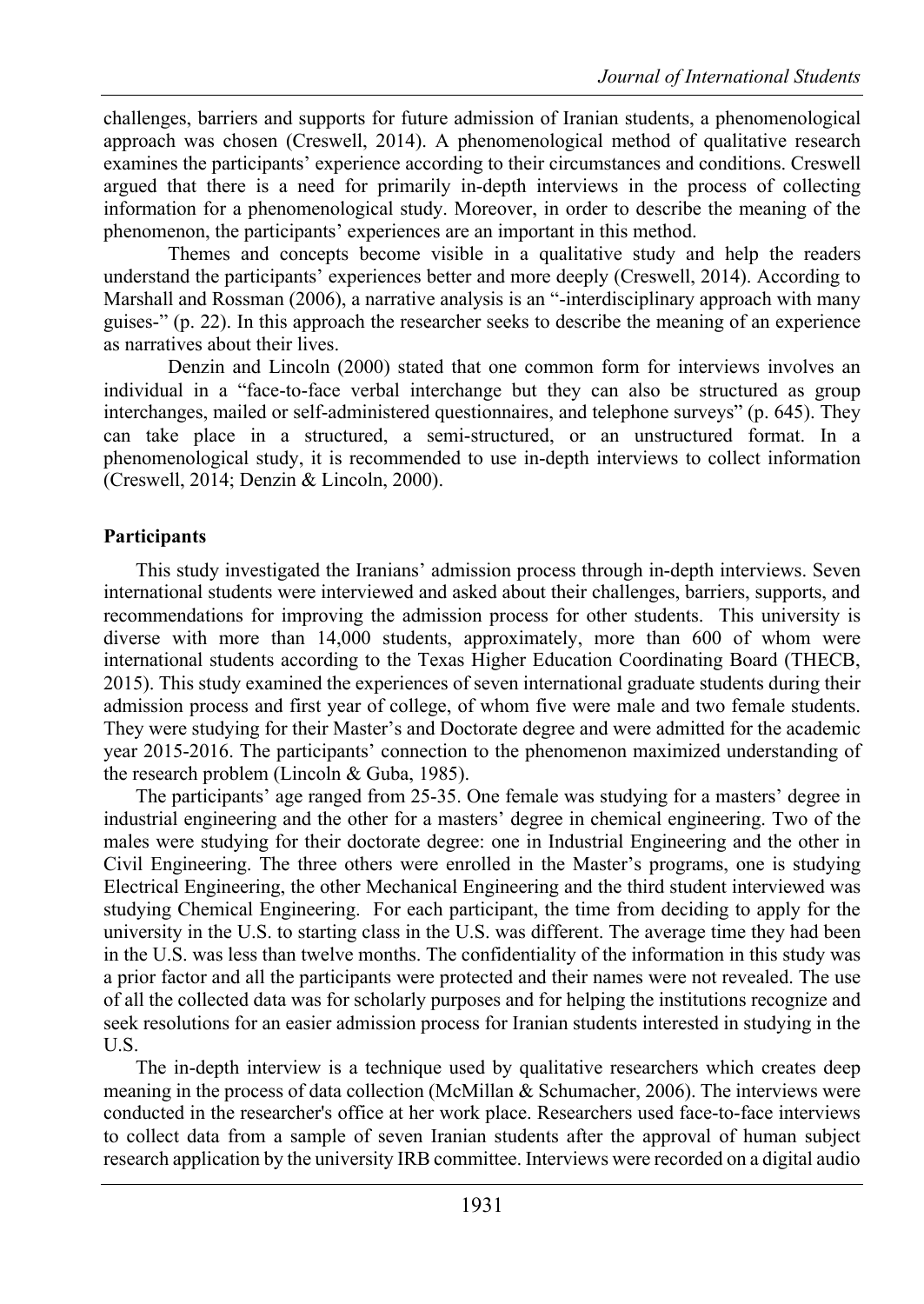recorder, and then transcribed for analysis. To analyze data, the researcher followed recommendations by Creswell (2003), for qualitative research data analysis, which involves arranging and structuring the data, coding the data, and finally representing the data. Creswell (2014) mentioned the importance of the use of a question protocol, "a predesigned form used to record information collected during an observation or interview" (p. 135). He added that the protocol helps the researcher in taking notes and organizing the thoughts.

The following questions were asked from the participants:

- 1. What challenges do Iranian students experience through the admission process?
- 2. What supports were available for Iranian students?
- 3. What are your recommendations for improving the admission process for other Iranian students?

The interviewees were asked to read and sign the consent form. Then the purpose of the research was explained to each participant before the interview questions were discussed. The key emphasis during the collection of the data was to ensure the interviewee's that the researcher carefully related the experiences together in order to make sense and convey the desirable meaning.

In this study, the researcher conducted a semi-structured interview with each participant. Guided questions in the form of a question protocol (Creswell, 2014) were applied which allowed further exploration as the themes emerged. The guiding question and the answers of the interviewees were controlled and read by each participant to ensure the appropriateness and also to ensure the soundness of the report (Moustakas, 1994). The interviews were recorded on a digital audio recorder, and then transcribed for analysis. Notes were also taken by the researcher to further reflect the details of the topics. Through the interview several questions developed and evolved in order to improve the report and perceived the theme in mind.

Data was collected from the in-depth interviews transcripts of the interviews. Since the methodological approach was phenomenological with in-depth interviews, the data analysis employed techniques from both methods. In some instances, there was an overlap in the techniques that were used (Creswell, 2014).

Following Creswell (2014), the researchers organized data into electronic documents based on transcripts. The researcher read the transcripts and made comments and interpretations. Finding patterns, the data were then classified according to themes and meanings. Each participant's experience was written down, analyzed, and compared in order to create better and meaningful themes.

Moustakas (1994) advised that each participant's experiences should be identified and described as significant statements to open-ended questions and then combined into themes. The researcher gave meaning to the gathered information in her findings and presented them as themes so that others would be informed of the participant's experiences and be able to use the results of the findings in a timely way.

Reflectivity is the researcher's personal examination of the research problem which is performed by choosing the specific data and participants and also by interpreting all the needed information and material properly (Lincoln & Guba, 1985). Furthermore, reflectivity is important for establishing credibility of a qualitative study (McMillan & Schumacher, 2006). Merriam (2002) introduced "the member check" strategy to gain the trustworthiness of a qualitative research (p. 26). In this strategy the participants comment on the researcher's interpretation in order to ensure the credibility of the study. Therefore, in order to establish trustworthiness in this study, the participants were asked to review the researcher's synthesized interviews for truthfulness (Creswell, 2014; Marshall & Rossman, 2006). The researcher's interpretation of the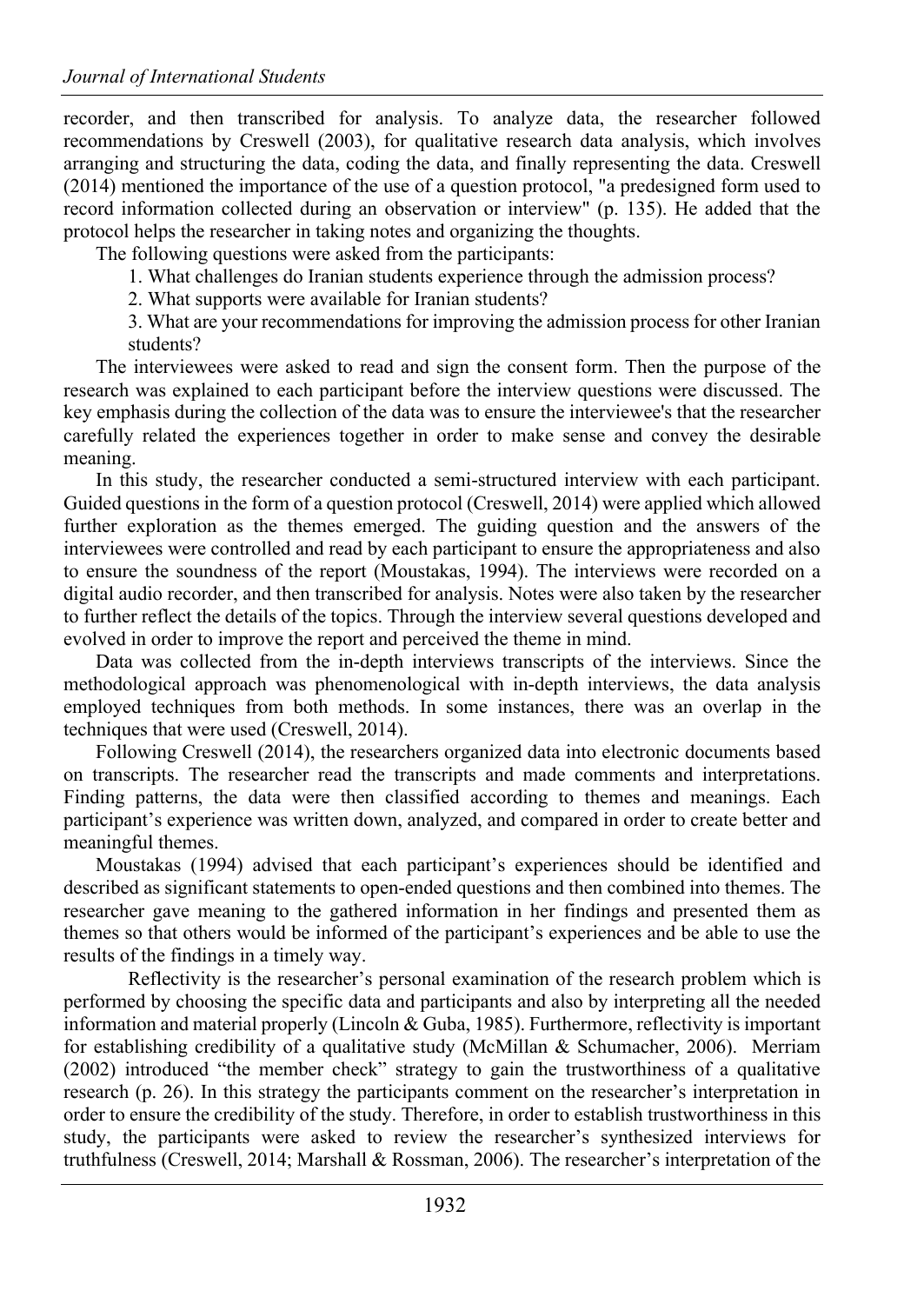data was established to be similar to the participants' interpretation, which helps to establish the credibility of the qualitative design. Moreover, Marshall & Rossman (2006) stated that the study design reveals the intention of the researcher and must ensure that the data and their interpretations will be strong and credible. To ensure credibility, the final task performed in this study was "peer debriefing" where the researchers "discuss their emergent findings with critical friends to ensure that analyses are grounded in the data" (Marshall & Rossman, 2006, p. 40).

#### **RESULTS**

The purpose of this phenomenological narrative inquiry was to investigate the challenges and supports which exist among Iranian students in their process of admission in a mid-sized university in southeast Texas. This study gave voice to the lived experiences of international students from Iran who are willing to study in the U.S. and are admitted in U.S. colleges and universities. In the process, the study provides insight into the Iranian student experience that can help the U.S. government and university officials to simplify and improve the admission process for these students.

Research Question One explored the challenges Iranian students experience through the admission process. Emergent themes included: visa appointment/issuance problems, obtaining transcripts, money issues/payments for the admission process, and application/acceptance deadlines of universities.

Iranian students research various university programs here in the United States and contact faculty prior to applying. Students reported looking at the professions, articles, and areas of interest of the faculty prior to reaching out to the faculty member. They look for faculty with the same research interests and reach out to them via email to find out if they could work with them as graduate students. Once they receive a response from the faculty member they begin the process of applying for admission to the university. International students prefer not to apply to multiple universities because of the cost related to submitting multiple admission applications. Students also struggled to meet deadlines for graduate school applications in the United States because of problems obtaining documents and paying related fees in U.S. dollars.

Once the students collect all of the necessary documents and successfully apply to a university they wait for their I-20 form which could take up to at least two weeks to arrive. Part of the problem lies in mailing the document since services like UPS, FedEx or DHL are not available from the United States to Iran. Some students who have family in the United States have the document sent to their family in the U.S. and the family member forwards it to Iran. However, that is not always the easiest way for students to obtain their visa since often the immigration document is mailed in a way that requires a signature upon delivery.

When asked about challenges they faced gaining admission to the university all of the students reported problems obtaining visas to travel from Iran to the United States. Iran does not have a U.S. embassy thus the students interviewed reported going to Dubai, Turkey, Romania, Turkmenistan, and Germany to obtain their visa. Once the student receives their I-20 document they need to begin the process of obtaining their visa. The application process requires an appointment and often multiple days to complete so students must incur additional costs related to travel including airfare, lodging and meals.

Students reported varied experiences during the application process and their interviews with the embassy staff. One student mentioned that it is impossible to know what the interviewing officer will ask or what evidence to bring to the appointment despite there being a list of required documents because occasionally additional documents not on the list are requested. Another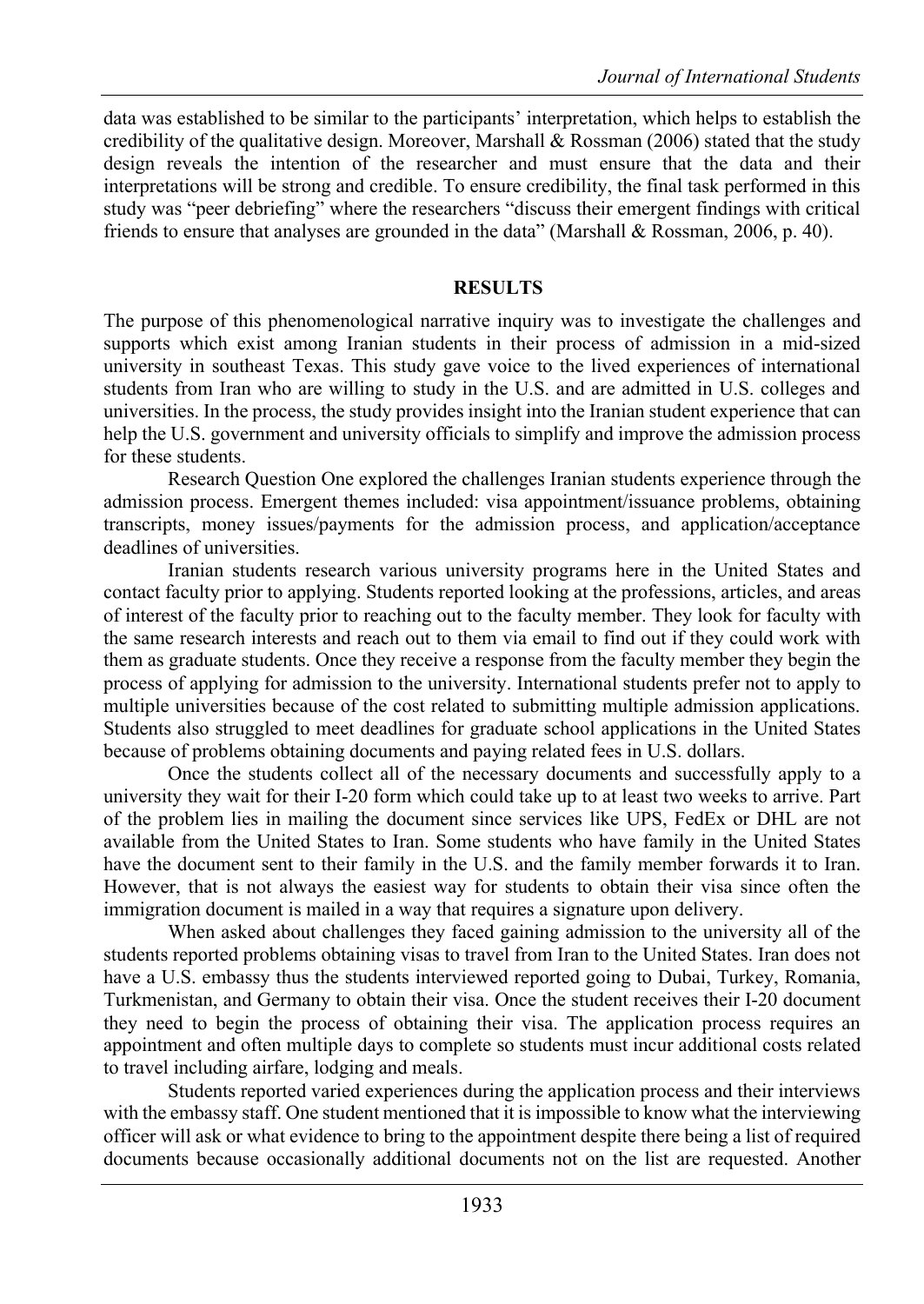reported that getting a visa necessitated a large amount of research and reading related to the rules and the required forms. This same student indicated that they spent a great deal of time studying the experiences reported by other international students but also including Indian and Chinese students' experiences in their research.

Once their application is complete the students receive one of three color slips: white (accepted), yellow (background check required), pink (denied). Students who receive the yellow slips return to Iran and wait for an email message stating that their visa is ready. Some students experience further delays because of their intended program of study. Chemical Engineering requires that the student obtain documentation from the program stating they will not have access to sensitive information and tools. When students receive notification that their visa is ready they need to turn over their passport to the embassy because the visa is stamped in the passport. Some students reported confusion and concern about receiving single versus multiple entry visas permission which in effect allowed them to enter the United States but they had to stay until their degree was completed and if by any chance left the country, they had to repeat the student visa application process at the U.S. embassies available in other countries.

Every student reported problems obtaining the transcripts necessary to apply to university in the United States. Iran has two types of universities, public and private, and the ease of obtaining degree information varies greatly between them. A student who competes for a place in the public university and is accepted will go to university for free but cannot get a copy of their transcript until they pay the government. A student has two options: to pay the money back (each degree has a different price), or work for the government for a period of time to be determined by their major. Another factor involved which affects male students is military service. Those who are not are exempted have to do a two year military service before their degree is cleared for release. Once the debt is repaid then the student will receive their degree. In addition, a student must indicate their intention to return to Iran after they graduate via a letter of intention to hire or some other documentation to the U.S. embassy. Students who attend private universities pay for their degree as they go through school so they get their transcripts soon after graduation.

The next step for a student is getting their transcripts translated into English and approved by the government which again is time-consuming and also costly. Then they often encounter the need to get them evaluated by a company in the United States. Universities need to know whether the courses in the student's undergraduate and graduate programs are the equivalent to courses offered at U.S. schools. The cost for a transcription to be translated and notarized can be prohibitive for students who need to complete their admission request for multiple applications. To obtain a transcript evaluation the student must send an official transcript to a company who will then submit their findings to the university. Often each school requires a specific transcription service and this can increase the expense related to applying to multiple universities.

Students reported problems paying fees related to university admissions in the United States because of the financial system in Iran. U.S. application websites and forms often required a credit card which is not a form of payment permitted in Iran. Some students opted to work with a company to process all of their admissions paperwork. These companies take care of paying application fees and other international fees but the service is expensive, almost double the cost of the original fees. Other students have a family member or friend who is in the United States pay their fees to avoid problems related to not having a credit card.

Students who apply to the university in the United States are required to take entrance exams like the GRE and the TOEFL. One issue the students face is the need to take the exams and pay for them with a credit card. Again, many students have family members help them with this process. The other challenge students encounter is the challenge of taking the GRE exam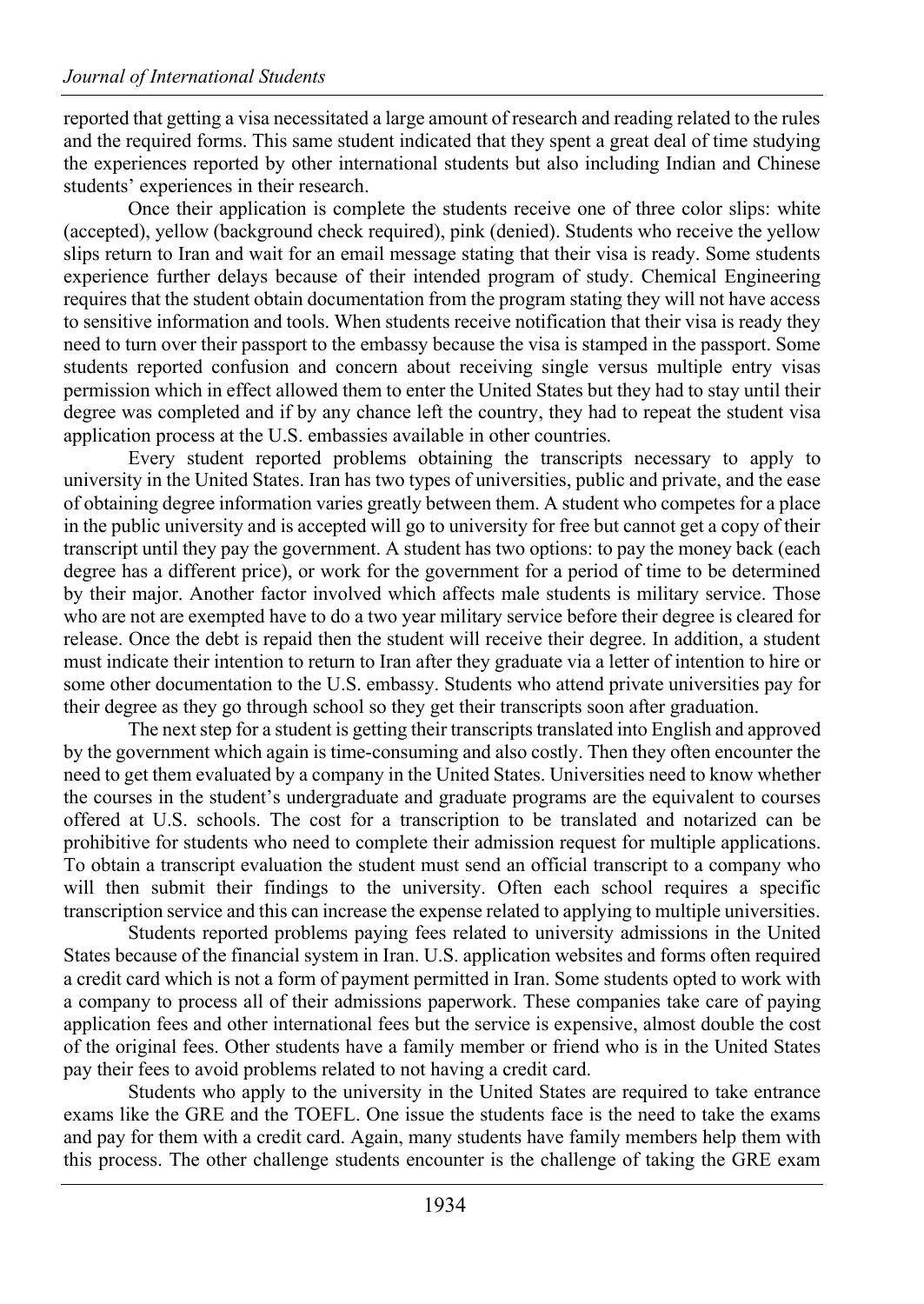with a very limited knowledge of English. In most cases the students find that they need to complete language preparation courses before their acceptance to the university.

Students often require letters of recommendation as part of the application process to graduate programs. The delay between asking for a letter and receiving it can extend to two or three months according to one account. Some of the related challenges include the need to ask for the letter in person, since emailing a professor for a recommendation is not an accepted practice, and some professors consider it rude for students to approach them for letters at all.

Research Question Two explored the supports that were available for Iranian students. Emergent themes included: support from their university, that is, the international office, their department, and professors; support from family who were their parents or siblings; and support from their friends.

In the interviews, students mentioned two main offices that provided support for them through the admission process. First, it was their Department/College which frequently considers the student's' needs and accommodates them. Since students had financial problems most departments would either offer full scholarships or waivers for in-state registration. These scholarships helped the students tremendously and reduced their worries of how money could be sent to them from Iran if needed. Second, the international office answered common questions for students during the admission process.

One student reported that his professor's recommendation letter was submitted to the U.S. embassy and the department chairs in U. S. also helped students by sending the documents requested by the embassy officer to the country where they were interviewed. Some majors are very sensitive and embassy officers need to know in detail what the purpose of the student's study is and what the focus of the research. Another student shared that his professor picked him up from the airport because the international office did not provide shuttle service at that time of the night.

Students who had on-campus jobs were also appreciative of the university. They described how having a job helped them pay their expenses and reduced their stress and worries of how money will be sent to them from Iran. A student who had recently gotten engaged requested a raise in his salary and his advisor was able to accommodate him and he immediately accepted. The professor even wrote a recommendation letter for his future wife to submit to the officer at the immigration interview and helped with the process of bringing his wife to the U.S. from Iran.

Students appreciated the support of the international office throughout the admission process. One stated that the welcome from the international office was very warm and the registration process was well-organized and routine. Another student showed appreciation when the international office sent his I-20 to his family in Houston and through them his I-20 was sent to him in Iran. Another stated that one of the staff members in the international office helped her hasten the initial acceptance of the admission process by accepting her recommendation letters from Iranian professors via email. The international office provided immediate service for a student who had recently gotten engaged and issued an I-20 for her to apply for an F2 visa.

Open doors (2016) reported 67% of the primary source of funding for international students in the U.S. came from a personal or family account. Only 17% of international students received scholarships or waivers and were help by colleges or university in America. Students who applied for U.S. universities reported that they could have not paid the expenses without the support they had from their parents and siblings. One mentioned that his uncle picked him up from the airport, took him to his house which was about two hours from the student's college,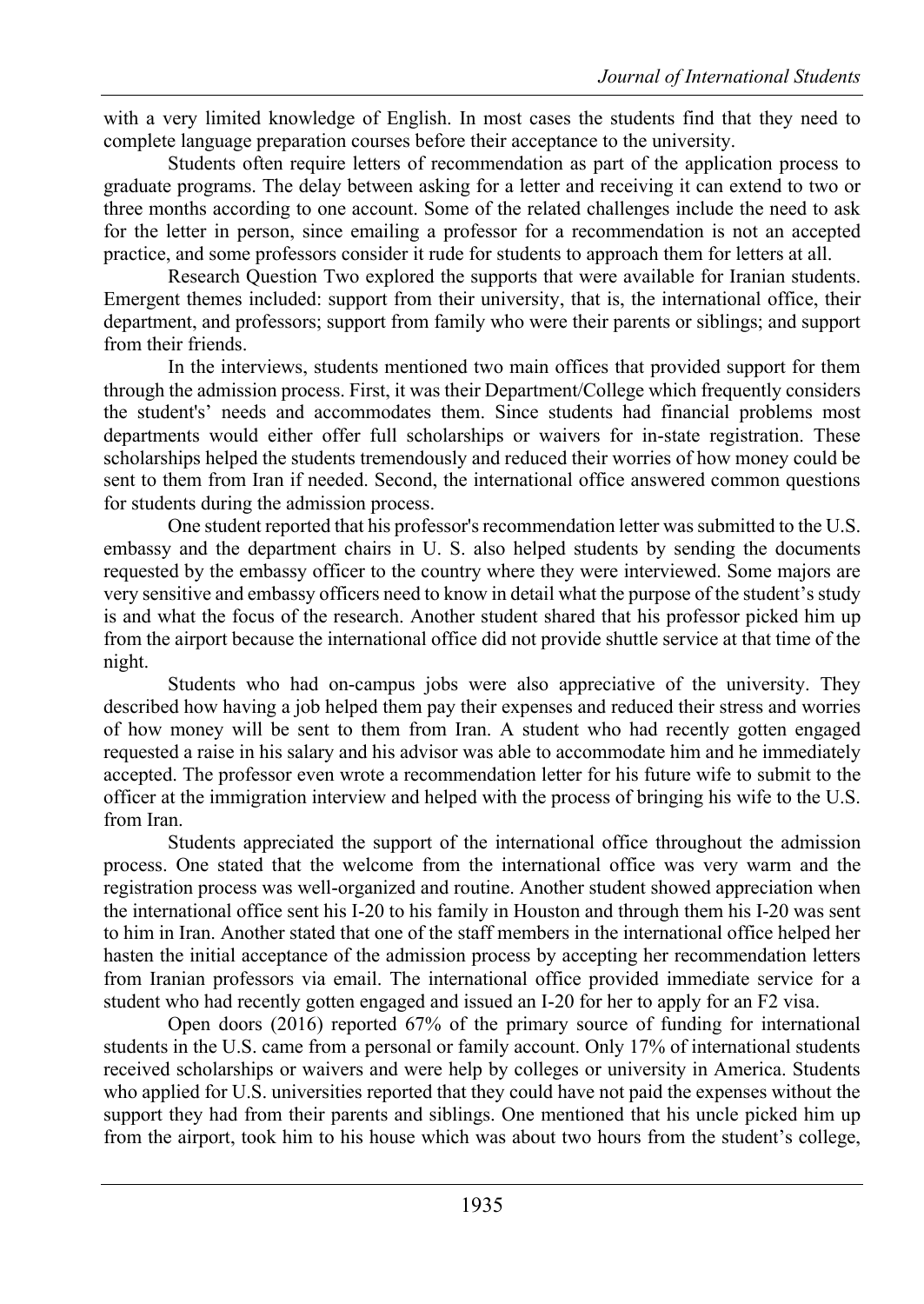and helped him enroll in school. This student stayed at the dorm so he would not commute every day, could make friends and could improve his English.

Another student said that her relatives helped her by opening a bank account, buying essentials for the dorm, and getting a phone contract. They also gave her advice on the enrolment process, so when she came to the university, she did not feel lost. One student had support even prior to arrival. She was advised and helped through the initial admission process in the university and later on when she first arrived in U.S. She also received help with registration and finding off-campus housing.

Some students who had family members or friends flying to Iran in that time period preferred their I-20s to be sent to family and friends they had in U.S. Then these people deliver the I-20 to the student prior to the embassy interview. Otherwise, if they waited for it to be sent via mail they would possibly confront two barriers: one, getting lost on the way to Iran because of it going through a third country or two, reaching the student after several weeks or even months. To reduce the stress of missing the interview or registration deadline, some students chose to have their I-20 delivered from the U.S. by a family member or friend.

A student claimed that she could not have survived in U.S. the first months without the emotional support of her friends. Her friend would call and give advice when needed and help the new student when she confronted issues at school or with other students. Her friend informed the student of cultural differences and how to cope with this new environment. Another declared since she arrived late and missed the student orientation, she was lucky that some Indian students on campus showed her around and helped her explore the campus.

Research Question Three explored the recommendations of the Iranian students for improving the admission process for other students. Emergent themes included: making the admission process easier, providing greater job opportunities, making housing more affordable, and providing better and cheaper health insurance.

A student showed concern about the GRE and TOEFL score deadlines. She recommended that the Admissions Office should not set a submission deadline for the results of the language proficiency tests and accept all documents as results of scores sent to the university through the testing companies. They should give students the option to defer to the following semester if the student does not have the required documents ready in the acceptance period. Lamar Universities has policy that mandates students repay the application fee and go through the admission process from the start each semester which is a barrier and cost-effective.

One student suggested allowing students to send their translated official transcripts as scanned copies via email and then provide the original document in person at registration once the student has arrived in the country, rather than sending it through an evaluation company, which is costly and time-consuming because poor relations between the U.S. and Iranian governments. She requested that letters of recommendation be accepted via email rather than as a mailed letter their professors in their home country was also requested to be sent via email not as an enclosed letter because the postal service causes delays and loss due to poor governmental relationships. Finally, a student requested that embassies as well as universities not be so strict and accept scanned documents.

One major reason that one student chose this university even though it ranked lower than other universities where she was accepted was that the costs were lower. She recommended giving job opportunities to students in the engineering department at the Master's level and not just to Doctoral students. If they could be assigned as Research Assistants there would be an increase in willingness of students to choose universities that rank lower in the Ranking List of Universities in U.S. This additional job opportunity would increase enrollment because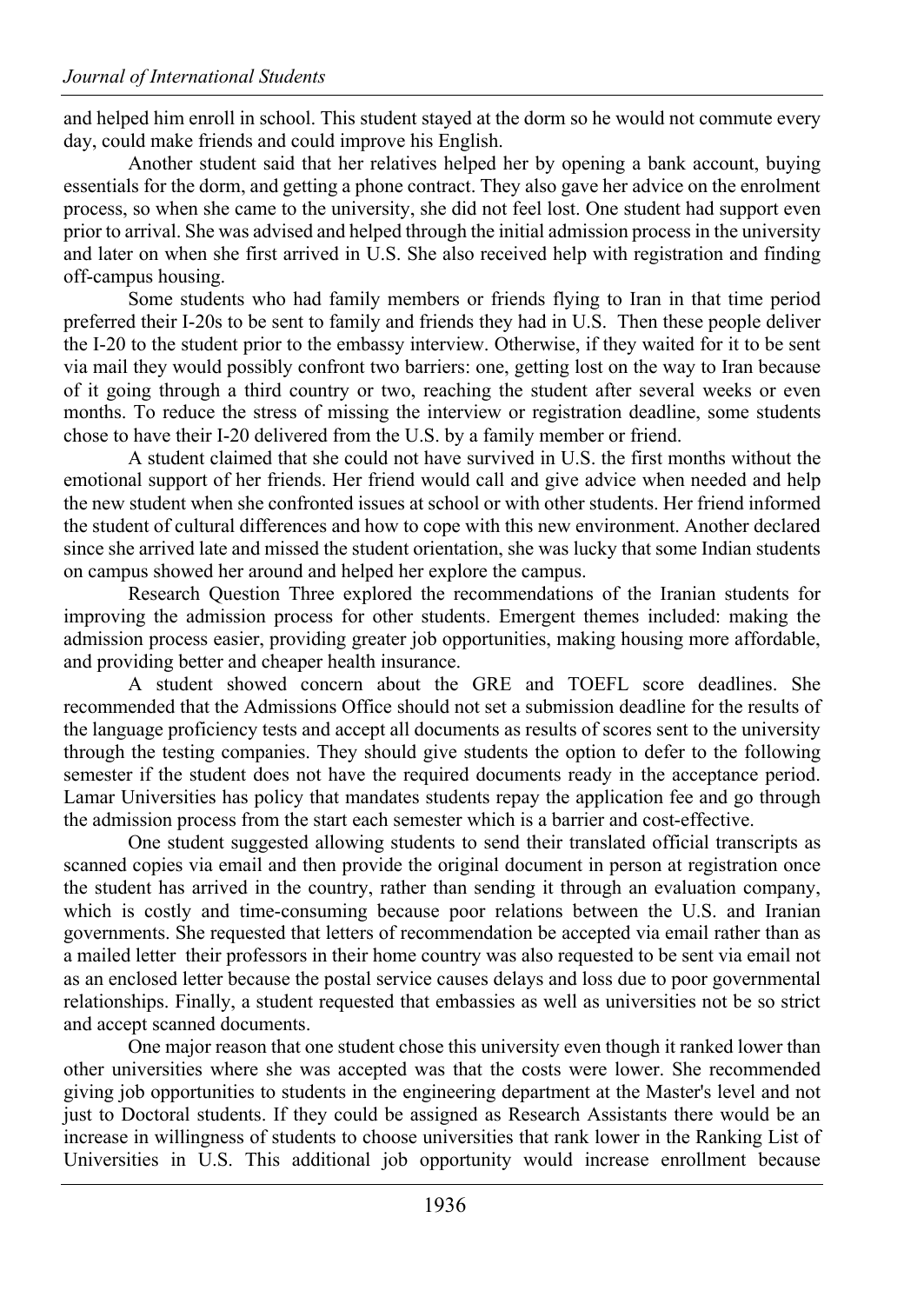international students are looking for a university who will hire them and pay for their tuition and provide a research related job in their field of study.

Professors do hire students as teaching assistants for particular courses but this work is unreliable because the course may not be taught in some semesters. This changeability causes stress on behalf of the student who needs financial support. One recommended assigning students as a teaching assistant through the years of study and having them keep the position regardless of the course taught.

There is an option for students to stay in the dorm all through their academic years but it is quite costly for international students especially Iranians whose currency value is lower than many other countries especially the U.S. One international student suggested a price reduction or waiver for students in need, and if that not possible, providing a free temporary room upon arrival so the student has time to find a place he/she can afford to stay.

It is mandatory for all international students and their immediate family living with the student in U.S. to have full health insurance coverage. This is an expense that cannot be waived or paid by the university. This causes issues financially for the majority of international students who have no financial support. One student recommended reducing the price of the insurance, especially for the spouse and children. But unfortunately, it costs twice as much as the student premium.

The International Office provides free shuttle service for new international students upon arrival at the airport but they have to be at the airport at a certain time. One student arrived at 8 pm and had to wait at the airport till the next morning for shuttle pick up because the taxi was too expensive. So he suggested there not be a time restriction on shuttle service. A student who has been on a flight for more than 20 hours really suffers and gets a bad first impression by having to stay at the airport all night when he has arrived.

A student recommended that the university provide a group or a team to help prospective and interested international students navigate in the admission process. She suggested assigning international students to local or other present international students to get information about the admission process. Another student requested a more detailed welcoming package from the university with all needed information such as life in the U.S. as an international student, cultural differences, a city map with free public transportation service, and how to get involved in student organizations. The International Office, a student suggested, should set up seminars or post detailed information about life in U.S. and introduce difference lifestyles and cultures of students on their website. One student recommended the International Office have knowledge of Iran's admission process and be less strict on deadlines and allow them to send their documents as received not as required and if the student misses the university deadline for documents, the university should extend their application to the following semester rather than making them begin the admission process from scratch.

There was a student who recommended educating other students (international and local) about Iranians and Muslims. She had confronted issues with her roommates and even classmates due to false political and religious reports in the media. She experienced students keeping distance from her because of her country of origin. She suggested putting sanctions on political opinions on campus so no student would be hurt physically or spiritually.

### **CONCLUSION AND IMPLICATIONS**

The number of international students in the U.S. continues to grow (IIE, 2013). International students create a global understanding and work bond that leads to development of positive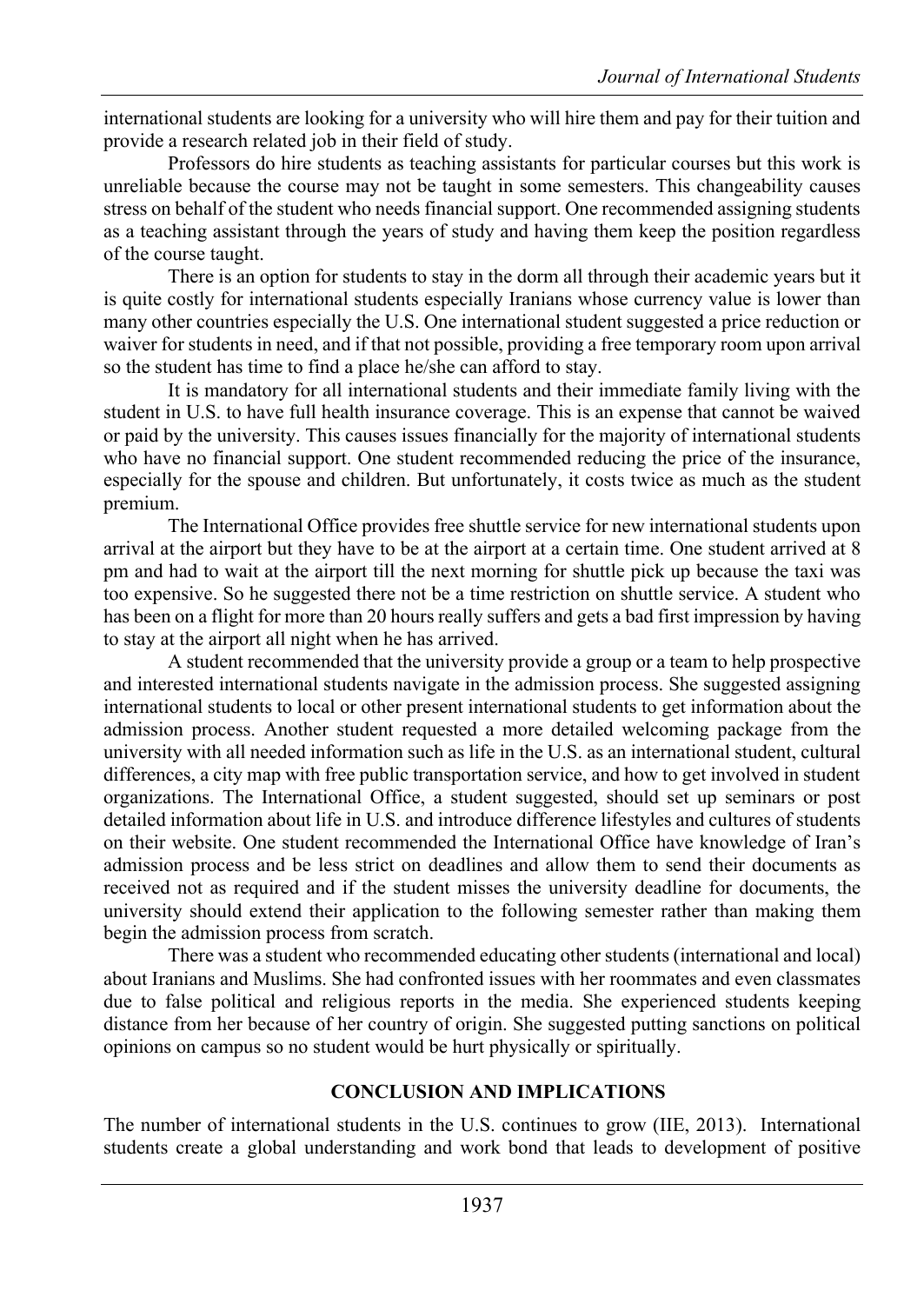relations between U.S. and their home countries (Nikias, 2008). Students reported similar challenges and necessary supports in all areas related to pursuing education in the United States. Thus, there is a need for higher education institutions to continue to find ways to make the admission process less stressful for international students.

This phenomenological study investigated the challenges and supports of Iranian students during the admissions process in a mid-size southern Texas university. Researchers concluded that Iranian students aspiring to study in the U.S. experienced a lengthy, and sometimes costly application process. Each student offered a unique account of their experience with no two alikeThe results of this study support (Ditto, 2014) findings. Additionally, it was concluded that a strong support system before and after coming to the United States was important (NAFSA, 2013).

#### **REFERENCES**

- Altbach, P. G. (1985). *The foreign student dilemma*. Retrieved from: http://www.eric.ed.gov/PDFS/ED277284.pdf
- Andrade, M.S. (2006). International students in English-speaking universities. *Journal of Research in International Education 5* (2), 131-154. doi: 10.1177/1475240906065589
- Bista, K., & Foster, C. (eds.). (2016). *Global perspectives and local challenges surrounding international student mobility.* Hershey, PA: IGI Global.
- Creswell, J. W. (2014*). Research design: Qualitative, quantitative, and mixed methods approaches* (4th ed). Thousand Oaks, CA: Sage.
- Choudaha, R. (2016). Campus readiness for supporting international student success. *Journal of International Students 6* (4). I-V.
- Choudaha. R, Chang. L (2012). Trends in international student mobility. *WES – World Education Service*.
- Denzin, N. K., & Lincoln, Y. S. (2000). *Handbook of qualitative research* (2nd ed.). Thousand Oaks, CA: Sage.
- Ditto, S. (2014). Red tape, iron nerve: The Iranian quest for U.S. education. *The Washington institute. Improving the quality of U.S. Middle East policy. Policy Focus 133*.
- Hart, D. J. & Coates, N. F. (2010). International student complaint behavior: How do East Asian students complain to their university? *Journal of Further and Higher Education, 34*(3), 303-319.
- H.R. No. 110-73, at 28 (2007).
- Harvey, T., Robinson, C., & Welch, A. (2017). The lived experiences of international students whose family remains at home. *Journal of International Students, 7*(3), 748. doi:10.5281/zenodo.570031
- Fischer, K. (2010). China props up foreign students' numbers in U.S. (cover study). *Chronicle of Higher Education, 57*(13), A1-A25.
- Fischer, K. (2017). Even in limbo, the travel ban reverberates. *Chronicle of Higher Education*. pp. A14- A18.
- Ghafarian, S. (1987). The acculturation of Iranians in the United States. *The Journal of Social Psychology, 127*(6), 565-571.
- Ginther, A., & Elder, C. (2014). A comparative investigation into understandings and uses of the "TOEFL iBT"® Test, the International English Language Testing Service (Academic) Test, and the Pearson Test of English for Graduate Admissions in the United States and Australia: *A Case Study of Two University Contexts. "*TOEFL iBT"® Research Report. TOEFL iBT-24. ETS Research Report. RR-14-44. ETS Research Report Series.
- Institute of International Education (IIE). (2017). Interest among international students holds steady for fall 2017. Retrieved from: https://www.iie.org/en/Why-IIE/Announcements/2017-07-06-IIE-Survey-of-College-Admissions-International-Students-Fall-2017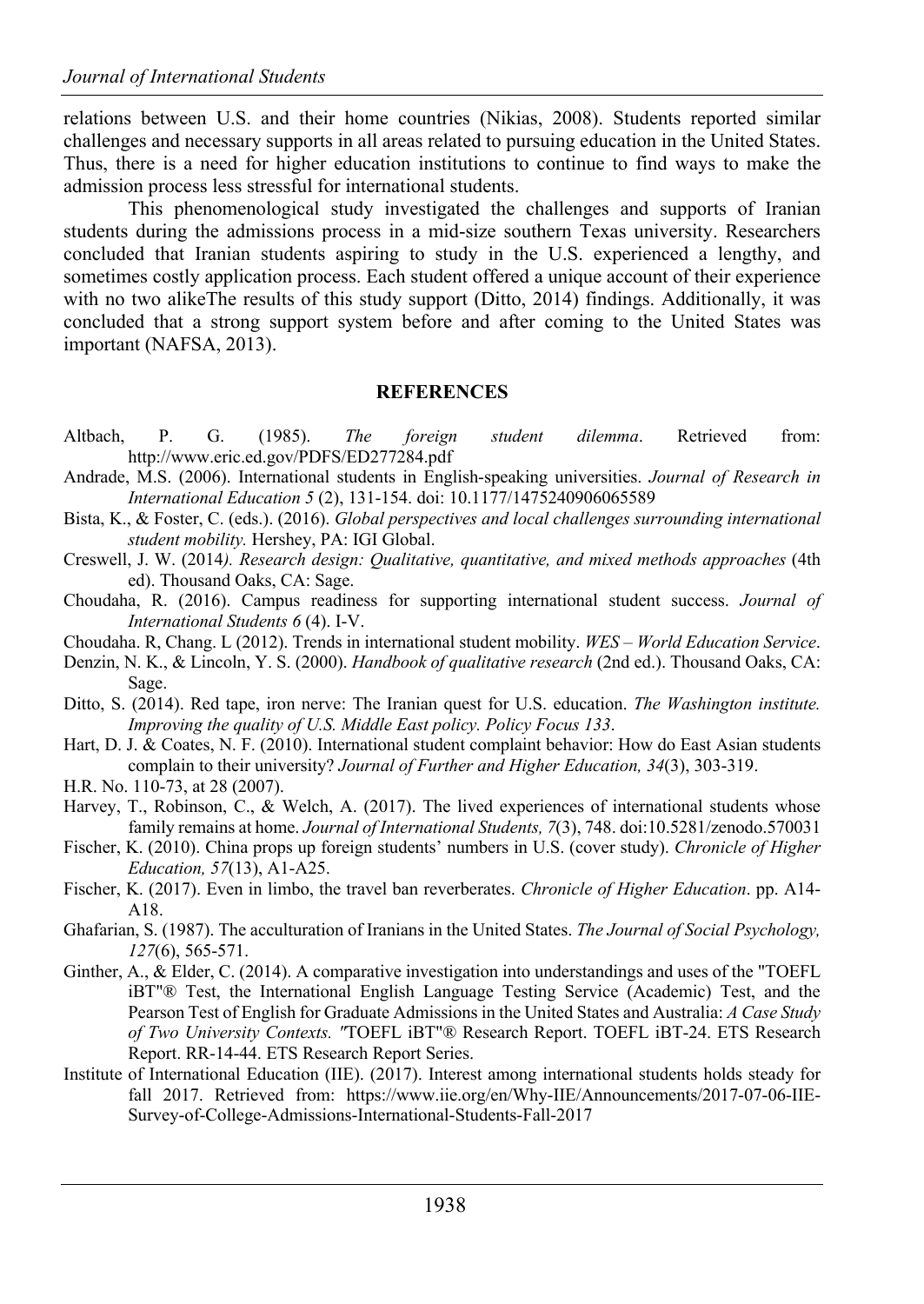- Institute of International Education (IIE). (2016). Leading places of origin. Retrieved from: https://www.iie.org/Research-and-Insights/Open-Doors/Data/International-Students/Leading-Places-of-Origin
- Institute of International Education (IIE). (2015). What international students think about U.S. higher education: Attitudes and perceptions of prospective students from around the world. Retrieved from http://www.iie.org/~/media/Files/Corporate/Publications/What-International-Students-Think-About-US-Higher-Education-2015.ashx
- Institute of International Education (IIE). (2014). Open doors 2014: International students in the United States and study abroad. Retrieved from: http://www.iie.org/Who-We-Are/News-and-Events/Press-Center/Press-Releases/2014/2014-11-17-Open-Doors-Data
- Institute of International Education (2013). We can do more: Challenges of Iranian students wishing to study in America. *Selfscholar: Law, Human Rights, and Education in the Middle East.*
- Lincoln, Y. S., & Guba, E. G. (1985). *Naturalistic inquiry*. Beverly Hills, CA: Sage.
- Marshall, C. & Rossman, G. B. (2006). *Designing qualitative research* (4<sup>th</sup> ed.). Thousand Oaks, CA: Sage.
- McLachlan, D. A. & Justice, J. (2009). A grounded theory of international student well-being. *The Journal of Theory Construction & Testing, 13*(1), 27-32.
- McMillan, J., & Schumacher, S. (2006). *Research in education: Evidence-based inquiry* (7th ed.). Boston, MA: Allyn and Bacon.
- Merriam, S. B. (2002). *Qualitative research in practice: Examples for discussion and analysis.* San Francisco: Jossey-Bass.
- Moustakas, C. (1994). *Phenomenological research methods.* Thousand Oaks, CA: Sage.
- NAFSA (2013). In America's interest: Welcoming international students. Report of the strategic task force on international student access. *NAFSA: Association of International Educators.*
- Nikias, M. (2008). *Attracting foreign students to America offers more advantages.* Retrieved from http://www.usc.edu/academe/faculty/private/8009/
	- Nikias Attracting Foreign Students to America Offers More Advantages 2.pdf
- OECD (2017). *Education at a glance*: *OECD indicators.* OECD Multilingual Summaries. Retrieved from: http://dx.doi.org/10.1787/626b1524-en
- Open Doors Report (2015). *Open Doors 2015: A quick look at international students in U.S.* Retrieved from http://www.iie.org/Research-and-Publications/Open-Doors/Data/International-Students/Infographic
- Renehan, Stewart. (2015). Rising tuition in higher education: Should we be concerned? *Visions for the Liberal Arts, 1*(1), 1-16. Retrieved from: http://scholar.oxy.edu/liberalarts/vol1/iss1/3
- Skinner, K. (2009). *International students: The global commerce of higher education*. Retrieved from: http://education.stateuniversity.com/pages/ 2129/International-Students.html
- Shapiro, S., Farrelly, R., & Tomas, Z. (2014). *Fostering international student success in higher education*. Alexandria, VR: TESOL press.
- Springer, S. P., Reider, J., & Morgan, J. V. (2017). *Admission matters: What students and parents need to know about getting into college* (4th Ed.). San Francisco: Jossey-Bass. A John Wiley & Sons Brand.
- Stephens, P. (2013). International students: Separate but profitable. *Washington Monthly, 45*(9/10), 55-59.
- Stevens, D. D., Emil, D, & Yamashita, M. (2009). Mentoring through reflective journal writing: a qualitative study by a mentor/professor and two international students. *Reflective Practice, 11*(3), 347-367. DOI: 10.1080/14623943.2010.490069
- Texas Higher Education Coordinating Board (2015). *Texas higher education data*. Retrieved from http:// www.txhigherdata.org
- Tobias, S. P. (2015). *International students bring many benefits to Kansas colleges, educators say.* Wichita Eagle, The (KS).